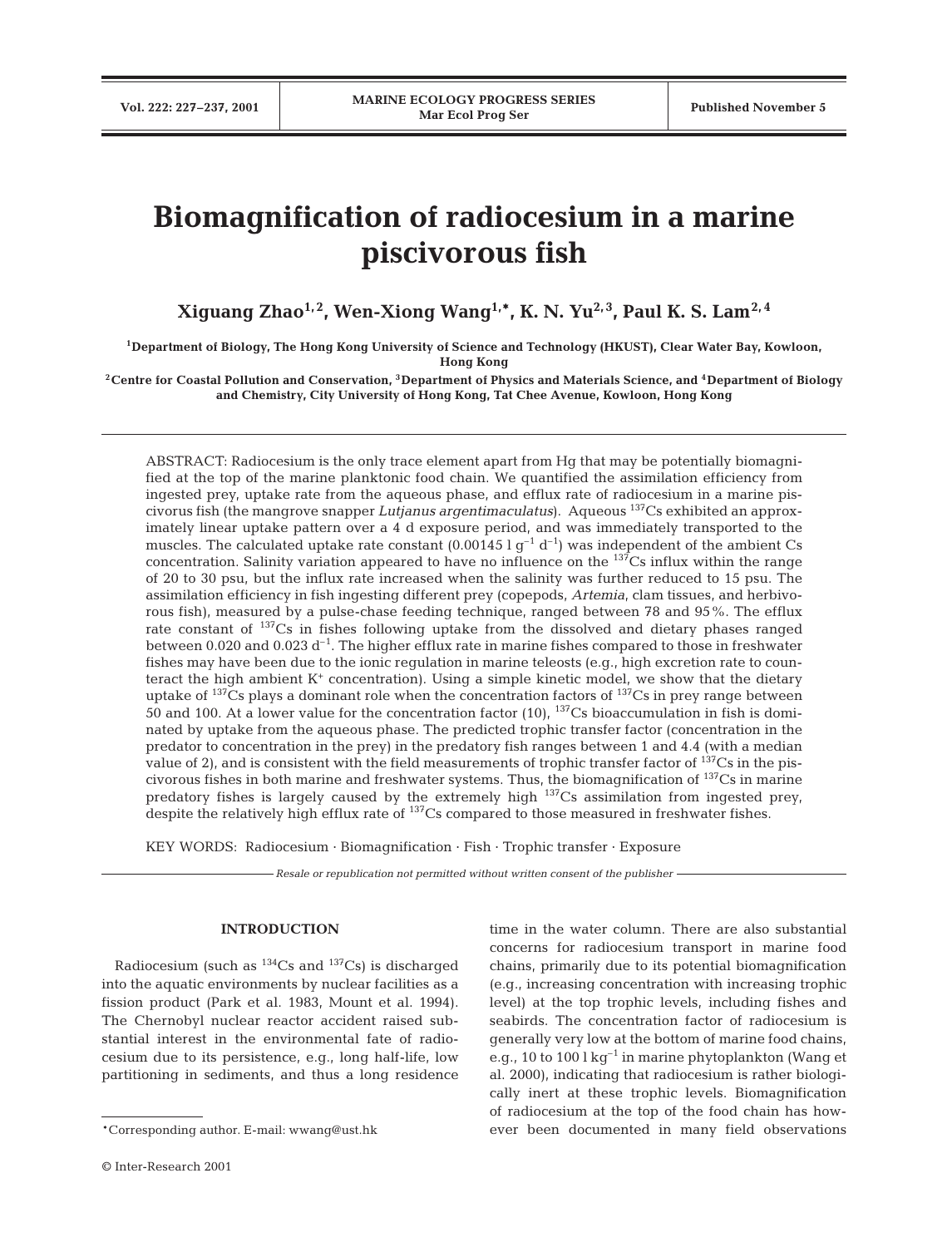(Kolehmainen 1972, Thomann 1981, Forseth et al. 1991, Rowan & Rasmussen 1993). Fisher et al. (1999) summarized the bioconcentration factor of radiocesium (concentration in the organisms to concentration in the ambient water under equilibrium conditions) in many groups of marine organisms collected from the Arctic oceans. There was a general trend for the bioconcentration factor to increase with increasing trophic level, although there were considerable variabilities within each taxonomic group.

Information on the route of radiocesium exposure in aquatic organisms is required to realistically model radiocesium bioaccumulation (e.g., accumulation from both the aqueous and dietary phases) and transport in the food chain. Kinetic modeling has recently been successfully employed in predicting the exposure pathways and concentrations of metal contaminants in marine invertebrates (Wang et al. 1996, Reinfelder et al. 1998, Wang & Fisher 1999a). There are, however, only a few reports addressing the application of kinetic modeling to trace element accumulation in marine fish, although such a model has been developed for fish by Thomann (1981). Mechanistic understanding of trace element bioaccumulation may be possible through measurements of several physiological parameters described in the kinetic model, including the contaminant assimilation efficiency (AE) from the ingested food source, the uptake rate constant from the aqueous source, and the efflux rate constant. Few measurements of these physiological parameters are available for marine fishes (Reinfelder & Fisher 1994, Ni et al. 2000).

In a recent study, we demonstrated that biomagnification in a marine benthic food chain may be marginally possible (Wang et al. 2000). For example, the trophic transfer factor (TTF) was predicted to increase with increasing trophic level, and may approach 1 in a marine benthic gastropod. The kinetic model provides a simple approach to evaluate the potential TTF, although there are considerable variations of physiological parameters described in the model under natural conditions. An understanding of the variability of these parameters is required for robust modeling of contaminant accumulation in aquatic organisms. Many field measurements on radiocesium bioaccumulation have been carried out in freshwater fishes (Garnier-Laplace et al. 2000), but there are fewer studies on marine fishes (e.g., Pentreath 1977, Kasamatsu & Ishikawa 1997). It has been shown that radiocesium can be efficiently assimilated and slowly excreted by freshwater fishes (Kolehmainen 1972, Forseth et al. 1992, Ugedal et al. 1992). Kasamatsu & Ishikawa (1997) analyzed >30 species of crustaceans, cephalopods and teleost fishes, and found that  $137Cs$  concentration increased with increasing trophic levels. The biomagnification factor  $(137)$ Cs concentration in predator to  $137$ Cs concentration in prey) was found to be 2.0 (1.8 to 2.2). The processes responsible for the high TTF of radiocesium in the top predatory fish remain speculative. Although earlier experimental studies investigated the uptake and depuration of radiocesium in several marine fishes (reviewed by Pentreath 1977), kinetic parameters such as the radiocesium uptake rate constant and the AE have not yet been well quantified.

In this study, we examined the bioaccumulation of <sup>137</sup>Cs in a marine predatory fish (the mangrove snapper *Lutjanus argentimaculatus*) from both the aqueous and dietary phases. The mangrove snapper is an important carnivorous fish widely cultured in subtropical and tropical waters. With the opening of the Daya Bay nuclear power station in Guangdong Province in southern China in the early 1990s, there is increasing concern for the fate of nuclear fission products released into the nearby coastal waters, including Hong Kong. Although there are extensive field studies on the <sup>137</sup>Cs radioactivity in different trophic levels and on the factors controlling  $137$ Cs bioaccumulation, few studies have delineated the exposure pathways of  $137Cs$  in the top marine fishes (Jefferies & Hewett 1971). Furthermore, most of these studies were carried out in the temperate and polar regions, while studies on species from tropical and subtropical waters are scarce. Bioconcentration (e.g., uptake from the aqueous phase) of radionuclides in fish from tropical/subtropical regions may have been different from that in their counterparts from temperate regions (Twining et al. 1996). In this study, we measured a few kinetic parameters (AE, aqueous uptake rate, and efflux rate) in the fish. A simple kinetic model (Thomann 1981) was then constructed to predict the TTF of  $^{137}Cs$  and the exposure pathway of radiocesium in *L. argentimaculatus* under different environmental conditions.

### **MATERIALS AND METHODS**

Juvenile mangrove snappers *Lutjanus argentimaculatus* (3.7 to 5.2 cm) were purchased from a fish hatchery in Taiwan. The fishes were maintained in an aerated seawater (25°C, 30 psu, 60 l) tank for about 1 wk prior to use in an experiment. They were fed fresh clam and/or frozen shrimp twice a day.

**Cs uptake from the dissolved phase over time.** Radioisotope  $^{137}Cs$  (as CsCl, in 0.1 N HCl) was obtained from New England Nuclear, Boston, USA. Radioactive additions were  $24.6$  kBq  $l^{-1}$  (corresponding to a Cs concentration of 0.15 nM). Radioisotope and stable Cs (6 nM) were equilibrated for 12 h before the uptake measurements. Twenty-one fish were placed in 15 l of 0.22 µm filtered seawater containing both the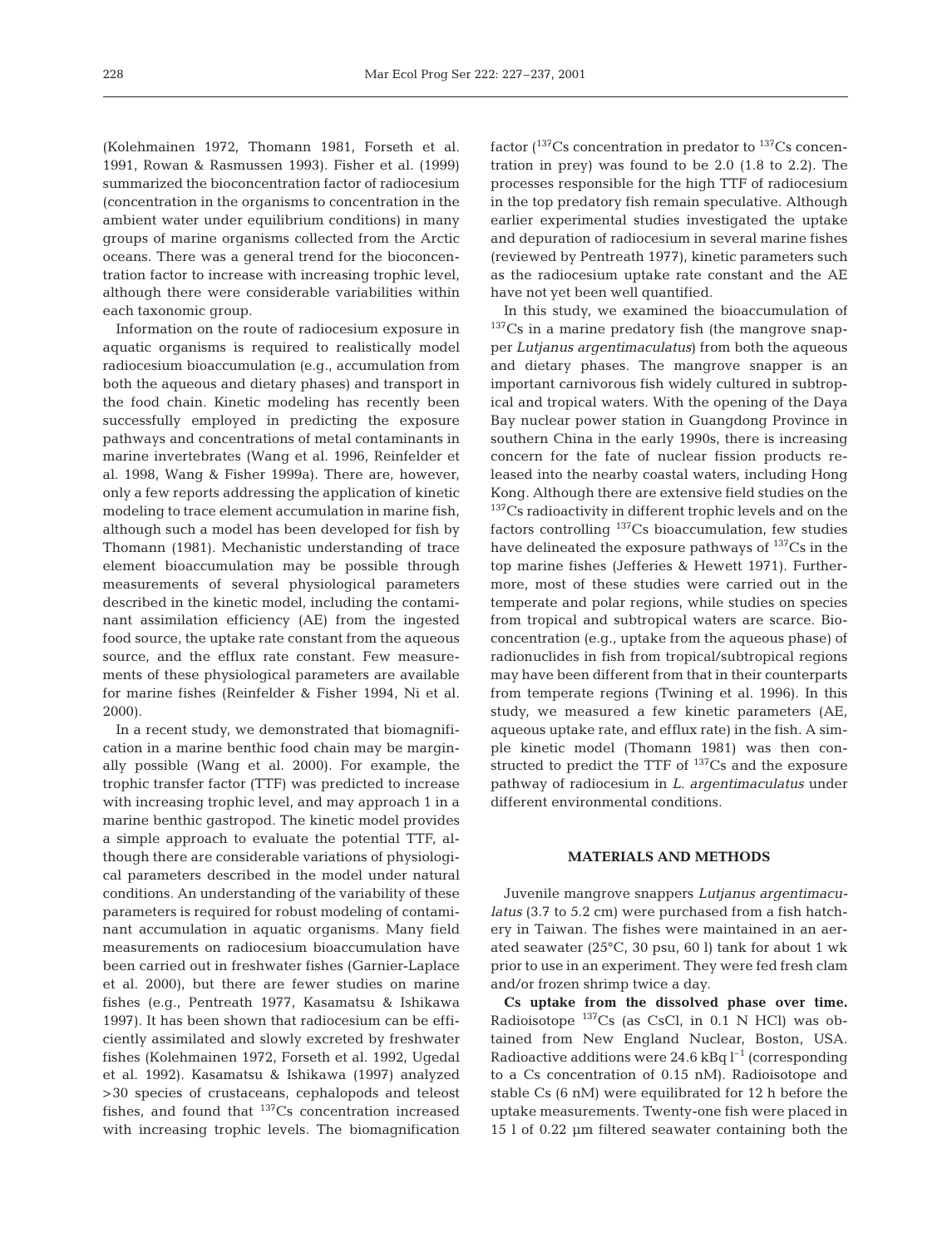radiotracer  $(^{137}Cs)$  and stable Cs (as CsCl). At specific time intervals (8, 16, 24, 36, 48, 72 and 96 h), 3 fish were removed from the radioactive medium and rinsed by sequentially placing them in 3 seawater baths: (1) glass fiber filtered (GF/C) non-radioactive seawater for 5 min; (2) 0.22 µm filtered non-radioactive seawater containing 10 mM stable CsCl for 5 min; and (3) GF/C non-radioactive seawater for 1 min. The fish were then dabbed dry using tissue paper and their radioactivity was counted non-destructively by a NaI gamma detector at 665 keV (Wallac 1480). The radioactivity in the seawater was measured at the beginning and end of the Cs uptake period. There was no significant decrease in the radiocesium radioactivity in the water during the exposure period. After the radioactivity measurements, the fish were dissected into 3 compartments: gill, viscera, and other tissues (the remaining tissues including the bones). The radioactivity of each body part was measured. Finally, the dry weight of each body part was measured after drying at 80°C for  $>1$  d. The concentration factor (CF', l kg<sup>-1</sup>) of radiocesium was calculated as the radioactivity in the fish to the radioactivity in the water and can be considered as a kinetic parameter (in contrast to the bioconcentration factor, which measures the radioactivity in the fish to radioactivity in the water under equilibrium conditions):

$$
CF' = \frac{137}{137}Cs \text{ radioactivity in fish (cpm kg}^{-1})/
$$
  

$$
\frac{137}{137}Cs \text{ radioactivity in water (cpm l}^{-1})
$$
 (1)

**Cs uptake at different ambient concentrations.** The uptake of Cs was determined at 4 different ambient Cs concentrations: 6, 30, 120 and 600 nM (added as stable Cs, CsCl). The lowest concentration was about  $3\times$ higher than the typical Cs background concentration (2.2 nM) in coastal waters (Bruland 1983). Radioactivity addition was 28 kBq  $l^{-1}$ , corresponding to a concentration of 0.18 nM. Six individual fish were exposed in 4 l of 0.22 µm filtered seawater at each concentration. At time intervals (8, 16, 24, 36 and 48 h), the fish were removed from the radioactive medium, rinsed twice (transferred from one beaker to another) with filtered non-radioactive water and their radioactivity counted non-destructively by a NaI gamma detector. Following the radioactivity measurements, the fish were returned to the radioactive medium. The radioactivity in the water was measured at the beginning of exposure and during the measurements of radioactivity in fish at each time point. At the end of the experiments, the fish were dissected into gill, viscera and other remaining tissues, and the radioactivity of each body part was measured. The dry weight of each body part was measured by drying at  $80^{\circ}$ C for  $>1$  d.

**Cs uptake at different salinities.** Fish (originally from 30 psu seawater) were acclimated to different

salinities (15, 20, 25 and 30 psu) over a period of 15 d prior to the kinetic measurements. In the low-salinity treatments, the fish were sequentially acclimated to the target salinity over a period of 7 d. During the acclimation period, they were fed fresh clam meat twice a day. The seawater was renewed every 2 d. The lowsalinity seawater was prepared by diluting the seawater with Nanopure distilled water and filtered through the 0.22 µm membrane. Radioactivity additions were 28 kBq  $l^{-1}$ , corresponding to a concentration of 0.18 nM. Cs uptake was measured at a stable Cs concentration of 6 nM. Six individual fish were placed in 4 l of seawater containing the radiotracer and stable Cs. At time intervals (8, 17, 24, 36 and 48 h), the fish were removed from the radioactive medium, rinsed twice (transferred from one beaker to another) with filtered non-radioactive seawater and their radioactivity was counted non-destructively. Fish were then returned to the radioactive medium. Radioactivity in the water was also measured at the beginning of exposure and during the measurement of radioactivity in fish. By the end of exposure, fish were dissected into gill, viscera and remaining tissues (including bones), and the radioactivity was measured. The tissue was finally dried at 80°C for >1 d before the dry weight measurement.

**Measurements of radiocesium assimilation efficiency (AE).** Four diets were used: brine shrimp *Artemia* sp., copepod *Acartia spinicauda*, clam *Ruditapes philippinarum*, and silverside fish *Atherion elymus*. The *Artemia* sp. and copepods were radiolabeled with 137Cs in artificial seawater containing 320 mM NaCl, 22.5 mM  $Na_2SO_4$ , 8.0 mM  $CaCl_2$ , 1.87 mM NaHCO<sub>3</sub>, 42.4 mM MgCl<sub>2</sub> and 0.34 mM H<sub>3</sub>BO<sub>3</sub> (Blust et al. 1992). *Artemia* were hatched and placed in artificial seawater containing <sup>137</sup>Cs (620 kBq  $l^{-1}$ ) and a low concentration of  $K^+$  (73 nM) for 36 h. The copepods were collected from Port Shelter and placed in artificial seawater containing  $^{137}Cs$  (620 kBq l<sup>-1</sup>) and a low concentration of  $K^+$  (2.9 mM) for 30 h. Lower concentration of  $K^*$  was used to enhance the radiolabeling efficiency. The *Artemia* sp. and copepods were then collected using a mesh and rinsed with GF/C seawater before being fed to the fishes. The clams were purchased from a market, placed in natural seawater containing radiocesium (148 kBq  $l^{-1}$ ) for 2 d, and afterwards dissected. Only the foot and mantles were fed to the fish. The silversides, about 3.5 cm in body length, were caught from Port Shelter, Hong Kong, and placed in natural seawater containing  $^{137}Cs$  (122 kBq l<sup>-1</sup>) for 40 h before being used in the experiment.

No radioactive feces was produced by the snappers during the 40 and 90 min radioactive feeding. The radioactivity of the fish was immediately measured for each individual after the feeding. The fish were subse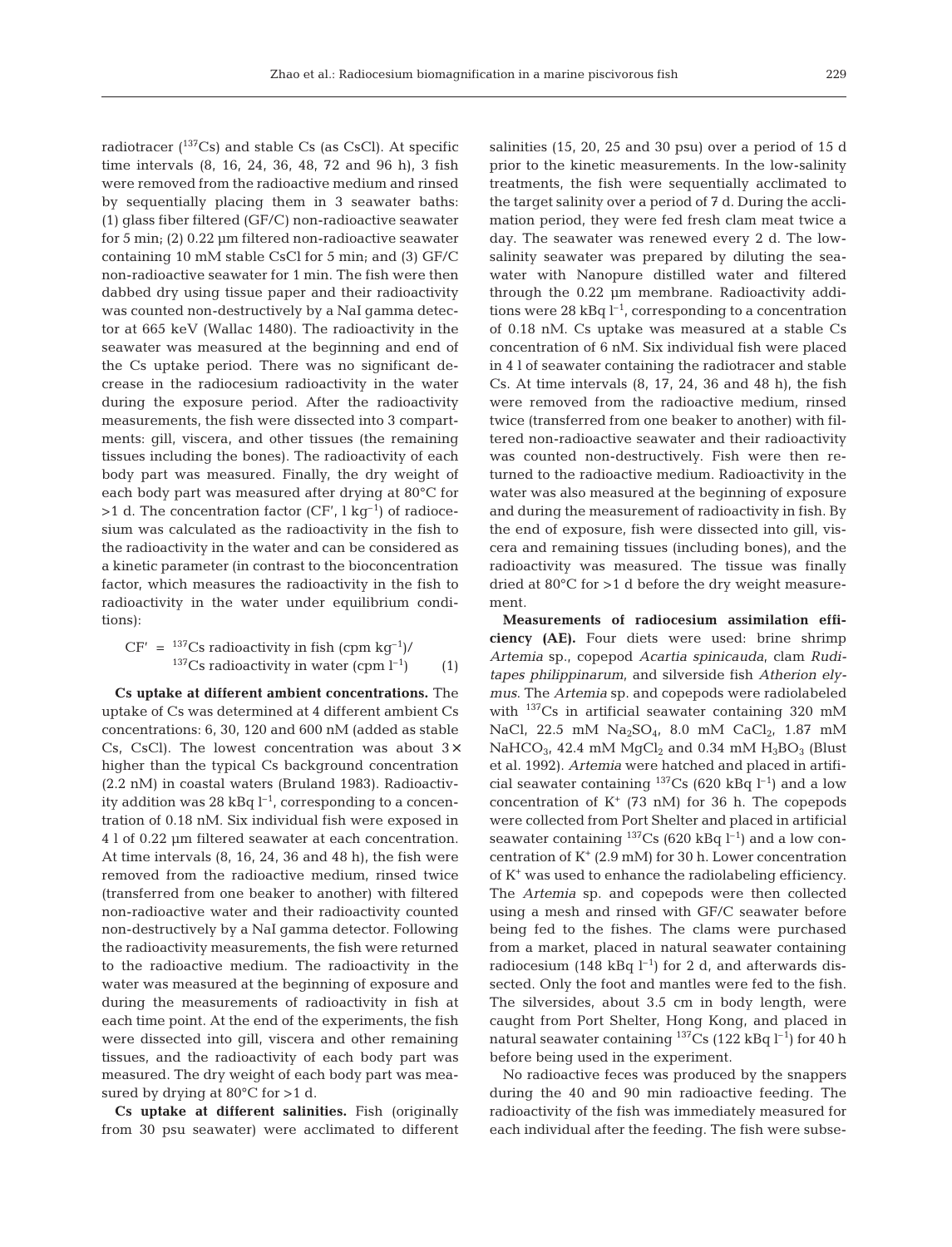quently placed in non-radioactive water and allowed to depurate of the ingested food materials for 72 h. During this time, they were fed clams and the tank water was changed every 12 h.

**Radiocesium depuration.** Fishes were exposed to  $137Cs$  both in the aqueous phase and in the dietary phase. In the aqueous exposure treatment, 8 individual fish were exposed to  $137$ Cs in the aqueous phase for 5 d, as described previously. In the food exposure treatment, 16 individual fish were placed in 15 l of seawater and fed with both radiolabeled and nonradioactive clam tissues. The water was renewed each day. The fish were fed under these conditions for 10 d, then placed in non-radioactive water for 12 h. The surface-sorbed  $^{137}Cs$  was removed by placing the fish in natural seawater for 5 min and then into 10 mM CsCl for 5 min. The radioactivity was immediately measured for each individual fish. Two individuals were dissected to determine the distribution of <sup>137</sup>Cs in gill, viscera and remaining tissue. Radioactivity was measured and the tissues dried at 80°C for 24 h. The remaining fish were then divided into 3 (following aqueous exposure) or 4 groups (following dietary exposure) and depurated in natural seawater (15 l) for 31 d. The seawater was renewed and fish were fed with clam meat daily. The radioactivity in individual fish was measured at frequent time intervals. By the end of the depuration period, all fish were dissected and the radioactivity in gills, viscera and the remaining tissues was determined. The tissues were then dried at 80°C for 1 d before dry weight measurements.

**Modeling radiocesium bioaccumulation.** Cs accumulation in the fish can be described by the following equation (Thomann 1981):

$$
dC/dt = k_{\rm u} \times C_{\rm w} + AE \times IR \times C_{\rm f} - k_{\rm e} \times C \qquad (2)
$$

where *C* is the Cs concentration in fish at time  $t$ ,  $k<sub>u</sub>$  is the Cs uptake rate constant from the aqueous phase,  $C_w$  is the Cs concentration in the dissolved phase,  $AE$ is the Cs assimilation efficiency, IR is the fish feeding rate,  $C_f$  is the Cs concentration in ingested prey, and  $k_e$ is the Cs efflux rate constant. Under steady-state conditions, Cs concentration  $(C_{ss})$  can be calculated as follows:

$$
C_{ss} = (k_{\rm u} \times C_{\rm w} + A E \times IR \times C_{\rm f})/k_{\rm e} \tag{3}
$$

The relative importance of dissolved versus food uptake can be calculated as (Wang & Fisher 1999a):

$$
R = (k_{\rm u})/(k_{\rm u} + \rm AE \times IR \times BCF) \tag{4}
$$

where, *R* is the fraction of Cs uptake from the dissolved phase and BCF is the Cs bioconcentration factor in the prey organisms.

The TTF can therefore be calculated as (Reinfelder et al. 1998, Wang & Fisher 1999a):

$$
TTF = (AE \times IR)/k_e \tag{5}
$$

Thus a TTF > 1 indicates a possibility of biomagnification, whereas a TTF  $<$  1 indicates a possibility of biominification.

### **RESULTS**

#### **Uptake from the aqueous phase**

<sup>137</sup>Cs exhibited a linear pattern of uptake within the 4 d exposure period, during which no steady state or equilibrium was reached (Fig. 1). The calculated CF' was only 7.6 for the whole fish body after 4 d exposure. CF' was higher for the gills and viscera, whereas the remaining tissues (mainly muscle and bones) had the lowest CF'. The *y*-intercepts of the linear regression between CF' and time of exposure were not significantly different from zero, implying that the surface adsorption of 137Cs was probably minimal in these fish. However, most of the  $^{137}Cs$  (63 to 72%) was distributed in the remaining tissues, and only  $\langle 10\%$  of the  $^{137}Cs$ was associated with the gills throughout the 4 d expo-



Fig. 1. *Lutjanus argentimaculatus.* (A) Calculated concentration factor and (B) distribution of radiocesium in mangrove snappers during the 4 d exposure to  $137$ Cs in the dissolved phase. Values are mean  $\pm$  SD (n = 3)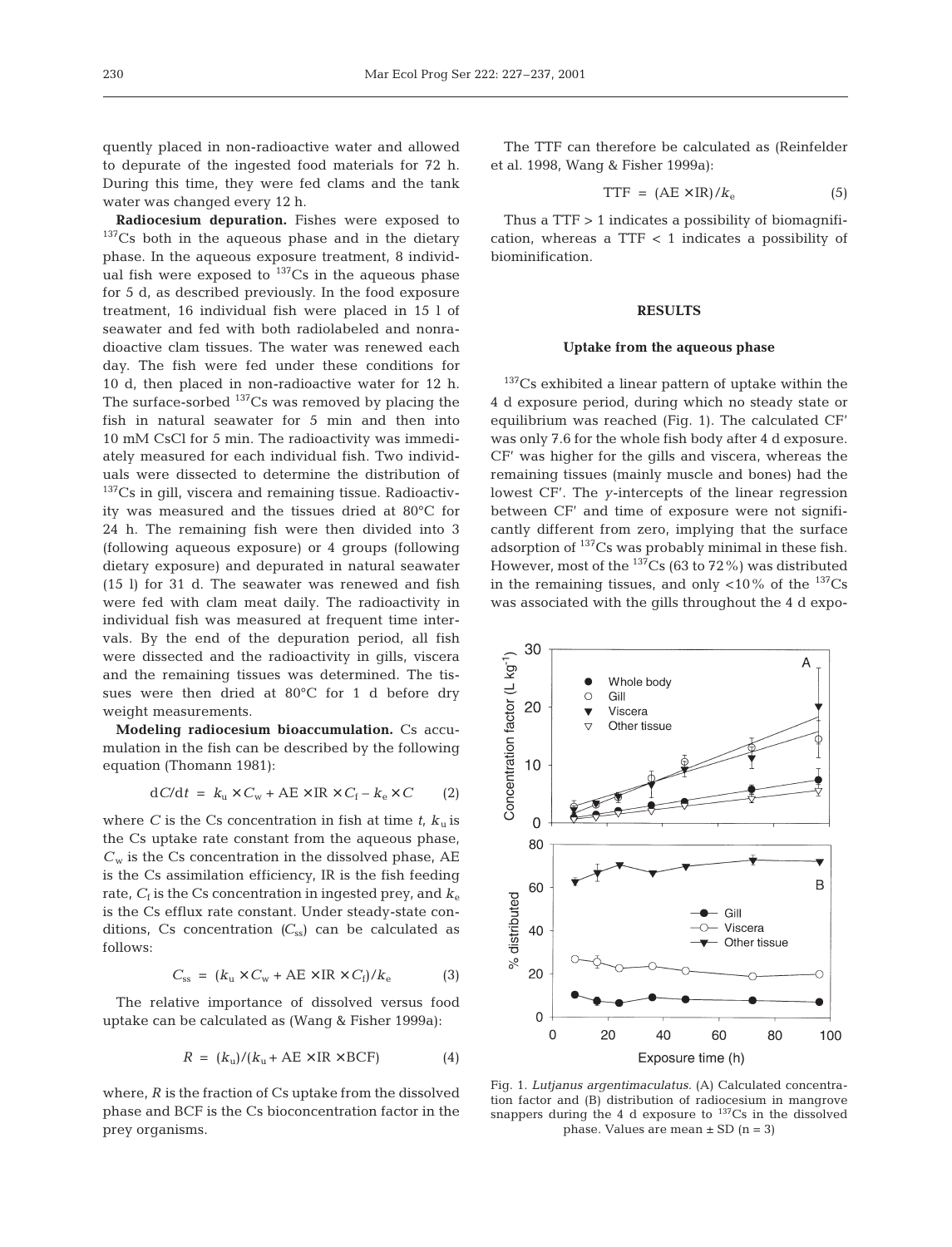

Fig. 2. *Lutjanus argentimaculatus.* Cesium uptake in mangrove snappers at different ambient dissolved Cs concentrations. (A) Calculated concentration factors at different Cs concentrations over exposure time (mean  $+$  SD; n = 6); (B) calculated influx rate as a function of Cs concentration in the dissolved phase; and (C) calculated concentration factor in different tissues of snappers as a function of Cs concentration in the dissolved phase following 8 h exposure. (mean  $\pm$  SD;  $n = 6$ 

sure period. The largest amount of  $^{137}Cs$  being in the remaining tissue may have been due to the fact that it represented the largest fraction of fish body (>80%). Further, amount of  $137Cs$  in the remaining tissue increased with increasing duration of exposure, whereas it decreased for the viscera.

Because there was a linear pattern of  $137Cs$  uptake over the 4 d exposure period, the influx rate of  $^{137}Cs$ was measured after the exposure of fish to  $137Cs$  for 2 d. The CF' measured at different ambient Cs concentrations (6 to 600 nM) increased linearly with time (Fig. 2). There was no major difference in the calculated CF' at different ambient Cs concentrations. The calculated influx rate increased linearly with increasing ambient Cs concentration (with a regression coefficient of 1.0, Fig. 2). The intercept of this regression was

close to zero (0.00038). Thus the uptake rate constant, calculated by the influx rate divided by the ambient Cs concentration, was 0.00145 l  $g^{-1}$  d<sup>-1</sup>, and was independent of the ambient Cs concentration. In this experiment, the highest CF' was found in the viscera, whereas the lowest CF' was found in the remaining tissue (Fig. 2).

Salinity appeared to have no major influence on the  $CF'$  of  $137Cs$  in the fish within the salinity range between 20 and 30 psu (Fig. 3). When the salinity was further decreased down to 15 psu, the CF' increased substantially, although there was a large variation among different experimental individuals. For example, the influx rate increased by about 2.1 to 2.3× when the salinity decreased from 20–30 to 15 psu (Fig. 3). An ANOVA test indicated that the change in salinity did



Fig. 3. *Lutjanus argentimaculatus.* Radiocesium uptake in mangrove snappers at different salinities. (A) Calculated concentration factors at different salinities over exposure time (mean + SD;  $n = 6$ ); (B) calculated influx rate as a function of ambient salinity; and (C) calculated concentration factor in different tissues of snappers as a function of ambient salinity following 8 h exposure (mean  $\pm$  SD; n = 6)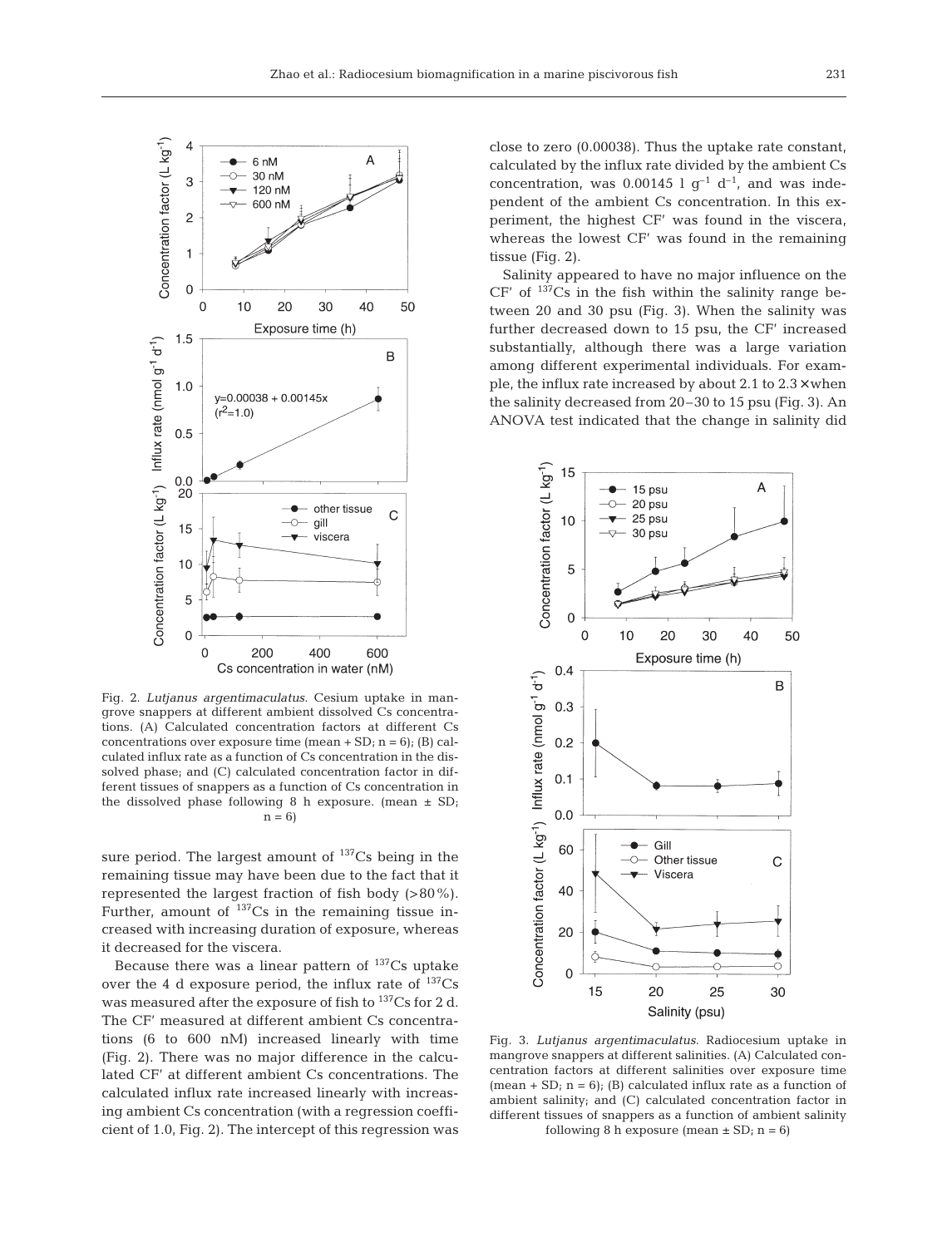not significantly influence the influx rate of  $137Cs$  in the fish ( $p > 0.05$ ). In this experiment, the highest  $CF'$  was also found in the viscera, whereas the remaining tissue had the lowest CF' (Fig. 3).

## **Assimilation of 137Cs from ingested prey**

The retention of  $^{137}Cs$  in the fish following a pulse ingestion of radiolabeled food (copepod *Acartia spinicauda*, *Artemia* sp., clam *Ruditapes philippinarum*, and silverside fish *Atherion elymus*) is shown in Fig. 4.



Fig. 4. *Lutjanus argentimaculatus*. Retention of radiocesium in the mangrove snappers following a pulse ingestion of radio-labeled copepods *Acartia spinicauda*, *Artemia* sp., clam tissues *Ruditapes philippinarum*, or planktivorous silversides *Atherion elymus*. Mean + SD (n = 6)



Fig. 5. *Lutjanus argentimaculatus.* Retention of radiocesium in the mangrove snappers following 5 d exposure to radiocesium in the dissolved phase or 10 d ingestion of radiolabeled clam tissues. Mean  $\pm$  SD (n = 6 to 14)

Because we were not able to recover the feces for each individual fish, the time required for a complete digestion and assimilation of  $137$ Cs cannot be concluded from this study. We used the *y*-intercept method described in Wang & Fisher (1999b) to calculate the AE of  $137Cs$  in the fish, with the assumption that the loss between 24 and 72 h of depuration represented the physiological turnover of  $^{137}Cs$  in the fish (i.e., postdigestion and assimilation). A previous study on metal uptake in marine fish generally indicated that complete digestion and assimilation required about 1 d of depuration (Ni et al. 2000). Thus, the calculated AEs of  $137Cs$  in the fish were about  $88.2 \pm 2.4\%$  (1 SD) on the copepod, 77.8 ± 11.9% on *Artemia* sp., 95.1 ± 4.3% on the clam, and  $89.6 \pm 7.4\%$  on the silverside fish.

### **Elimination of 137Cs from fish**

The depuration of  $^{137}Cs$  in fish following 10 d ingestion of radiolabeled clams or 5 d exposure to  $^{137}Cs$  in the dissolved phase is shown in Fig. 5. Loss of  $^{137}Cs$  can be approximately described by a 2-compartmental loss (0 to 3 d and 3 to 31 d). Thus, the efflux rate constant, calculated from the slope of the  $ln\%$  of  $137Cs$  in the fish against time of exposure (between 3 and 31 d), was  $0.0198 \pm 0.0037$  and  $0.0233 \pm 0.0056$  d<sup>-1</sup> (1 SD) in fish exposed to radiolabeled food and 137Cs in the dissolved phase, respectively. The calculated biological retention half-life of the slower compartment was  $36.2 \pm 7.5$ and  $31.9 \pm 8.2$  d (1 SD) following the exposure to food and water, respectively. There was no statistically significant difference in the efflux of radio-cesium following different routes of exposure. By the end of exposure to radiocesium, 72 to 79% of the  $137Cs$  was distributed in the remaining tissue, and 17 to 20% was distributed in the viscera (Fig. 6). After 31 d depuration in non-radioactive water, the majority of the  $^{137}Cs$ was associated with the remaining tissues (92 to 94%), whereas only a small proportion was associated with the gills and viscera.

### **Modeling the exposure pathways and biomagnification of 137Cs in fish**

To separate the exposure route of  $137Cs$  in the fish, a few parameters are needed (Eq. 4), including  $k_{\mu}$ , AE, IR, and BCF. Values of  $k_u$  and AE are directly taken from this study. Because the AEs from different prey did not vary considerably for <sup>137</sup>Cs, we used a mean AE value of 88% (the mean of all food types considered) in our calculation.  $k_{\rm u}$  was also rather constant under diverse environmental conditions (e.g., different ambient Cs concentrations and salinity). The IR of mangrove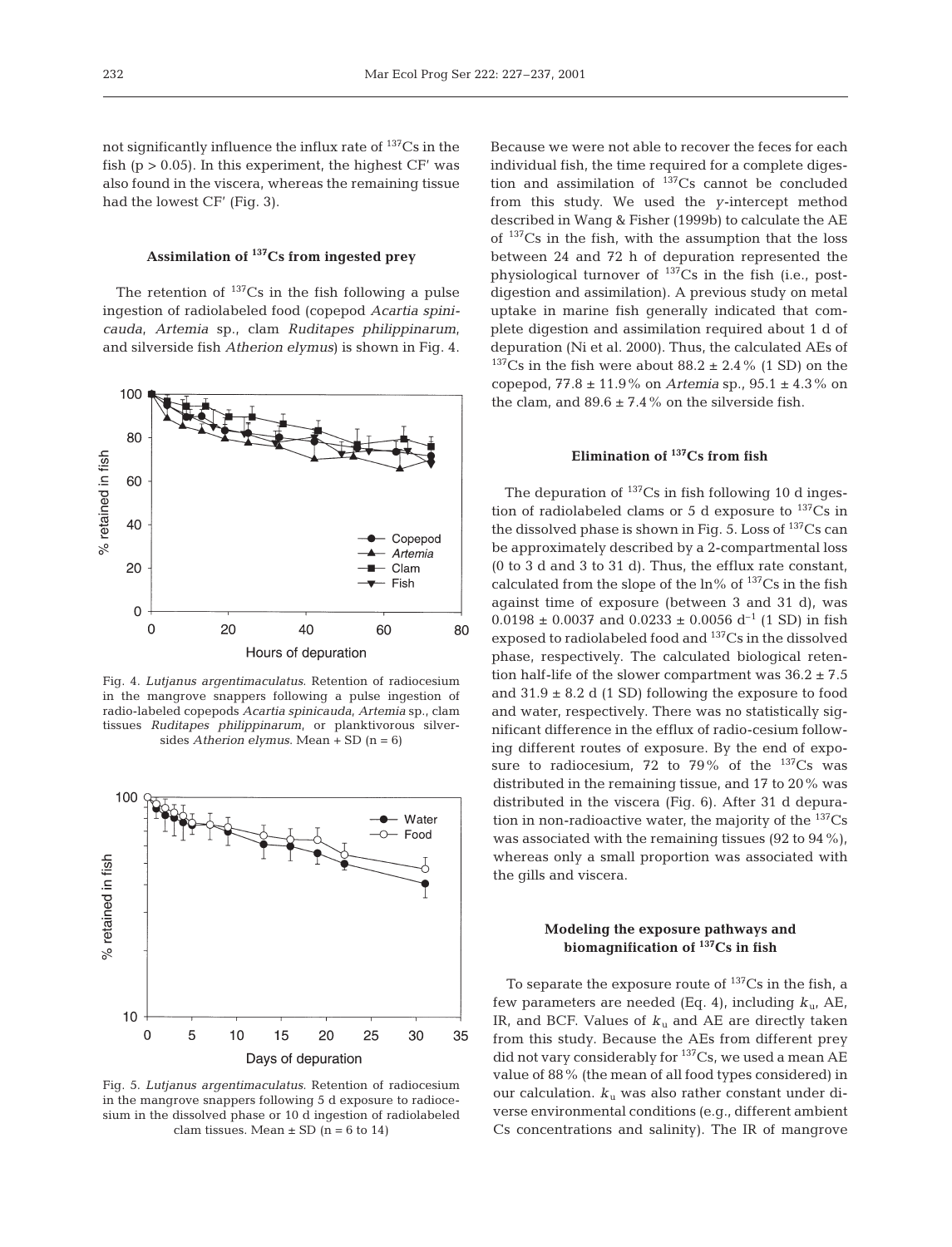| snappers |       |      |             |  |
|----------|-------|------|-------------|--|
|          | Range | Mean | 'ource<br>. |  |

Table 1. Numeric values of physiological and geochemical factors used in modeling the radiocesium transfer in the mangrove

|                                                          | Range         | Mean    | Source                                   |
|----------------------------------------------------------|---------------|---------|------------------------------------------|
| Assimilation efficiency                                  | $0.78 - 0.95$ | 0.88    | This study                               |
| Ingestion rate (g $q^{-1} d^{-1}$ )                      | $0.02 - 0.10$ | 0.05    | Tanasichuk et al. (1991), Jobling (1994) |
| Cs bioconcentration factor in prey $(l \text{ kg}^{-1})$ | $50 - 150$    | 100     | Fisher et al. (1999)                     |
| Uptake rate constant $(l q^{-1} d^{-1})$                 |               | 0.00145 | This study                               |
| Efflux rate constant $(d^{-1})$                          |               | 0.022   | This study                               |
|                                                          |               |         |                                          |



Fig. 6. *Lutjanus argentimaculatus.* Distribution of radiocesium in the mangrove snappers following 5 d exposure to radiocesium in the dissolved phase (Water-day0) or 10 d ingestion of radiolabeled clam tissues (Food-day0), and following 31 d depuration in non-radioactive waters (Water-day31, and Food-day31). Mean  $+$  SD (n = 2 for Day 0, and 6 to 14 for Day 31)



Fig. 7. *Lutjanus argentimaculatus.* Model-predicted percentage of radiocesium uptake from the dissolved phase as a function of ingestion rate of mangrove snappers. BCF: concentration factor of radiocesium in prey organisms  $(l \lg^{-1})$ 

snappers has not been directly quantified in the literature. The IRs (2 to 10% body wt  $d^{-1}$ , with a medium of 5%) measured in a number of carnivorous fish are used in our modeling calculations (Tanasichuk et al. 1991, Jobling 1994, Garnier-Laplace et al. 2000). The BCF, or the bioconcentration factor, in molluscs, crustaceans, and fish muscle, is taken from Fisher et al. (1999). The mean numeric value of each parameter used in the modeling is summarized in Table 1. We only performed sensitivity analysis on the influence of BCF and IR on the route of exposure in the fish. We considered 3 possible scenarios for the 2 parameters: the low-end, medium and high-end levels. Other parameters were assumed to be constant in the sensitivity analysis. Our modeling calculation indicates that uptake from the aqueous phase decreases with an increase in fish feeding rate (Fig. 7). The relative importance of aqueous versus food uptake appears to be greatly dependent on the BCF of  $137$ Cs in the prey organisms (such as zooplankton and other planktivorous fishes). At the low end of BCF for fish prey  $(50 \lg \text{kg}^{-1})$ , <62% of the  $^{137}$ Cs in the predatory fish may have been derived from the aqueous uptake, whereas at the high end of the BCF  $(150 \lg^{-1})$ , <35% of the <sup>137</sup>Cs in the predatory fish may have been derived from the aqueous uptake, indicating that dietary intake of  $^{137}Cs$  indeed dominates the total <sup>137</sup>Cs uptake in the fish. Furthermore, the calculated TTF is >1 within the normal range of fish feeding rate. The TTF is about 2 when the feeding rate is at the median level. The TTF is not related to the BCF of <sup>137</sup>Cs at the lower trophic level. Thus, our calculation indicates that 137Cs may be biomagnified in top marine fishes.

### **DISCUSSION**

The uptake of radiocesium exhibited a linear pattern over exposure time, and there was minimal surface sorption onto the fish body surface. Gill uptake may be the primary site for aqueous uptake in the fish. The radionuclide may then be rapidly transported to other tissues, as indicated by the high percentage of its distribution in viscera and the remaining tissues (mainly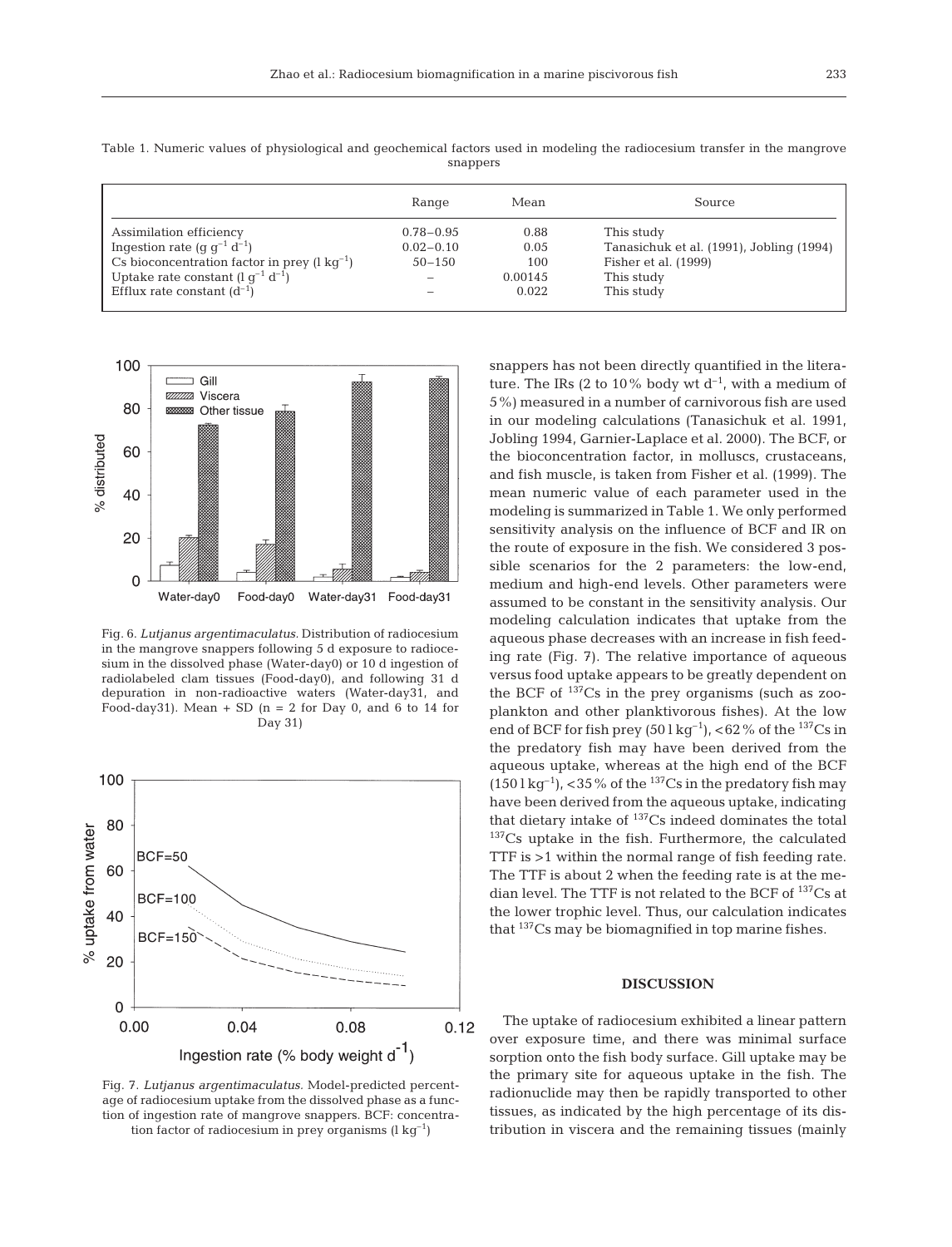muscle and bone). Similarly, radiocesium uptake in the rainbow trout *Oncorhynchus mykiss* was also approximately linear over a longer exposure period (42 d) (Baudin et al. 2000). Several lines of evidence indicate that the uptake of aqueous  $137$ Cs may be passive without active regulation. The measured influx rate of Cs into the fish bodies was directly proportional to the ambient Cs concentration. No saturation of uptake was reached within the experimental Cs concentrations tested. Thus, radiocesium may not be actively transported through the  $K^+$  channel due to the high  $K^+$  concentration in seawater (mM levels). The uptake rate constant  $(0.00145 \lg^{-1} d^{-1})$  in mangrove snappers was much lower than those measured in marine mussels  $(0.026 \lg^{-1} d^{-1})$  (Ke et al. 2000), presumably because of the lower ventilation (pumping) rate in the fish. Furthermore, the uptake rate was also substantially lower than those measured in the freshwater fishes (e.g., *O. mykiss*) (Garnier-Laplace et al. 2000).

The concentration factor measured in our study was generally low for mangrove snapper, consistent with many studies in other fishes or in other groups of organisms (Fisher et al. 1999). It should be noted that the concentration factor measured in marine fishes collected from the field may not necessarily reflect the bioconcentration from the aqueous phase, because radiocesium may additionally be accumulated through dietary exposure (e.g., bioaccumulation). The dominance of  $137\text{Cs}$  in the muscle tissues suggested that radiocontamination of fish tissues can potentially be a health problem, despite the low concentration factor measured for the tissues.

There are many studies on the influence of environmental factors on radiocesium bioaccumulation in freshwater fishes. Rowan & Rasmussen (1993) summarized the bioconcentration of 137Cs in fishes from different freshwater systems and concluded that  $137Cs$  bioaccumulation is negatively related to ambient K+ concentration and suspended solid loads, but is positively related to temperature. Our study indicated that salinity did not significantly affect the accumulation of  $137Cs$  in snappers until the salinity was reduced to the lower limit of physiological tolerance (15 psu). Presumably, the  $K^+$  concentration (mM level) at these salinities was too high to cause a large change in  $137Cs$  influx with varying salinity. Acclimation at different salinities had no effect on the accumulation of  $^{137}Cs$  by the blenny *Blennius* sp., but the uptake was related to the body size and temperature (Lucu & Jelislavčič, cited in Pentreath 1977).

Our study demonstrated that the AE of radiocesium in the predatory fishes was exceedingly high (78 to 96%). To our knowledge, this is the highest AE reported for 137Cs in fish. For example, Hewett & Jeffries (1978) found that the AE of  $^{137}Cs$  from food was 42% in

plaice and 67% in trout. Recently, Cocchio et al. (1995) measured an AE of 65% in rainbow trout. In earlier studies, marine fishes were also found to efficiently retain radiocesium in the gut (Pentreath 1977). For example, 85% of the orally administered  $^{137}Cs$  was removed from the digestive tract by croakers within 6 h (Pentreath 1977). In contrast to  $137$ Cs, AEs of metals in marine fish are generally low, e.g., 10 to 26% for Cd, 4 to 19% for Cr, and 11 to 31% for Zn in the mudskipper *Periophthalmus cantonensis* (Ni et al. 2000). Recently, we also quantified the AEs of  $137$ Cs in marine mussels and a predatory gastropod. The AEs were found to increase with increasing trophic level, e.g., 0.4 to 10% in the mussel *Mytilus edulis*, feeding on diverse food particles, to 44 to 58% in the gastropod *Babylonia formosae habei*, feeding on bivalve tissues (Wang et al. 2000).

Efflux rate constant of radiocesium in the mangrove snapper was rather constant  $(0.02 d^{-1})$  following uptake from the aqueous and dietary phases. The calculated biological retention half-life of radiocesium was about 32 to 36 d. These values were significantly smaller than the biological retention half-lives measured in the freshwater fishes (e.g., years) (Rowan & Rasmussen 1995, Baudin et al. 2000). There are only a few measurements on marine fishes to compare with our data. Depending on different fish species, the calculated biological retention half-lives of radiocesium in marine fishes ranges between 37 and 203 d (Pentreath 1977). It is unknown whether the efflux rate was related to  $K^+$  metabolism or to the high temperature used in our experiments (which may lead to a higher metabolism). For example, the physiological regulation of  $K^+$  in marine fishes may be responsible for the high efflux rate in marine fishes. Cocchio et al. (1995) found that the elimination of radiocesium in the rainbow trout increased by  $2\times$  when the ambient  $K^+$  concentration increased from 0.3 to 3.4 mM. The teleost fishes are hypotonic relative to seawater and consequently need to drink seawater to counteract the loss of water from their tissues. The build-up of salt requires the active elimination of salts through gill. Active elimination (vs passive uptake) may be required to remove the salts against the concentration gradient from the tissue to the seawater.

We cannot rule out the possibility of the influence of the higher temperature used in our experiments, typical in the subtropical and tropical waters. Temperature has been demonstrated to be important in affecting the  $137Cs$  efflux in fishes (Cocchio et al. 1995, Rowan & Rasmussen 1995, Peters & Newman 1999). Few studies compared the efflux rate or uptake rate of  $137Cs$  in fishes from tropical waters with temperate or polar species, but some evidence has indicated that the metabolism is different among these regions (Twining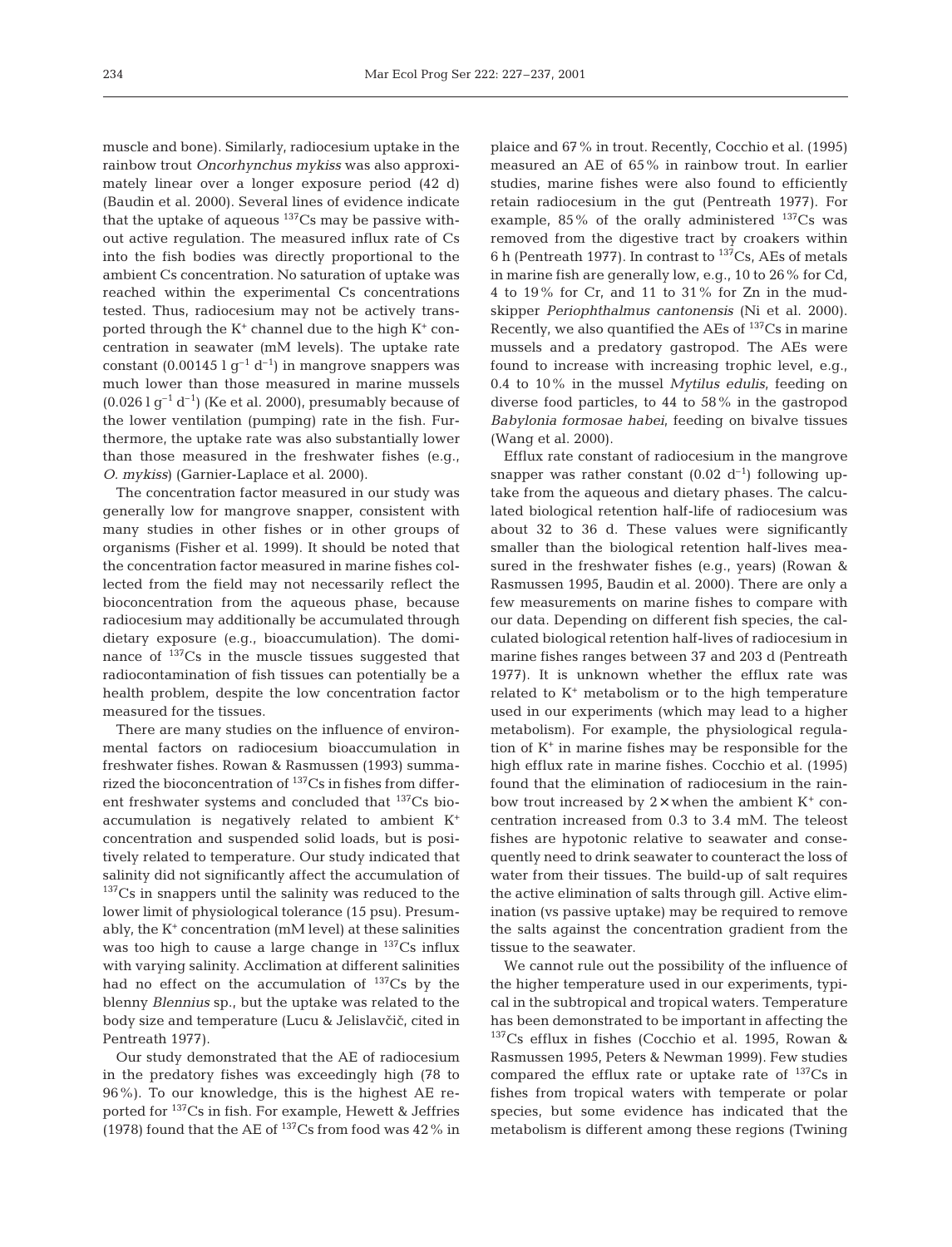et al. 1996). Jonsson et al. (1999) recently showed that the ecological half-life of radiocesium in freshwater fishes (brown trout and Arctic charr) can be as long as 8 to 22 yr. However, it should be pointed out that the field measurement of radiocesium elimination rate can be confounded by the bi-directional flux of radionuclides (both uptake and elimination) in nature. There was also some considerable difference among different species of fishes in eliminating the radiocesium (Forseth et al. 1998). Furthermore, Garnier-Laplace et al. (2000) indicated that the efflux rate of radio-cesium in trout *Oncorhynchus mykiss* was much higher (0.0170  $d^{-1}$ ) following uptake from the water than that measured following uptake from the prey  $(0.00074 d^{-1})$ . The mechanism underlying such a difference was not clear from that study.

There is no experimental study on the route of  $137Cs$ exposure in the fish, although it has been speculated that dietary uptake is the dominant process accounting for radiocesium bioaccumulation (Rowan & Rasmussen 1993). Jefferies & Hewett (1971) assumed that >50% of radiocesium in plaice *Pleuronectes platessa* and >80% in ray *Raja clavate* was derived from food uptake. Our model calculation indicated that both water and trophic transfer can be important for the bioaccumulation of  $137Cs$  in predatory fish. The relative importance of the 2 exposure pathways is largely dependent on the concentration factor in the prey organisms as well as the ingestion rate of the fish. Feeding rate has been previously implied to be important in determining the bioaccumulation of  $137Cs$ , including the size dependence of 137Cs radioactivity in fishes (Kasamatsu & Ishikawa 1997). We used a range of feeding rates in our modeling calculation. Feeding rate may be greatly dependent on the seasons and life cycle, and may substantially affect the AE. Garnier-Laplace et al. (2000) therefore introduced the relationship between the ingestion rate and growth rate into the bioaccumulation model. Assuming an average ingestion rate and an average concentration factor in the prey organisms, our calculation would indicate that about 80% of  $^{137}Cs$  in fish would indeed be derived from the dietary source.

The relative importance of different exposure pathways is controlled by the relative magnitude of the influx rates. The uptake rate constant of  $^{137}Cs$  from the aqueous phase was rather constant under different ambient Cs concentrations and within the salinity range of 20 to 30 psu. Thus, the relative importance of dietary exposure is largely a reflection of the variation of fish feeding rate and concentration factors of  $^{137}Cs$  in the prey. It is thus necessary for further studies to focus on the variation of the concentration of  $^{137}Cs$  in prey organisms and the variability of fish feeding rate under different ecological conditions. In contrast to these 2 parameters, the AE, which is critical in the overall

influx of radiocesium, did not vary considerably for different fish prey.

Our study has demonstrated that the high AE from an ingested food source is a critical factor contributing to the potential biomagnification of radiocesium in the top marine fish. The TTF is a function of the AE, the ingestion rate of the fish and the elimination rate constant (or efflux) from the animals. The ratio of radiocesium radioactivity in fish to its radioactivity in the lower trophic level is expected to further increase if uptake from the aqueous phase is also considered. The simple kinetic model predicts that, in most circumstances, the TTF is  $>1$  (between 0.9 and 4.4); this strongly implies that 137Cs may be biomagnified in the top marine fishes. At a medium level of ingestion rate (5% of body weight daily), our simple model would predict a TTF factor of 2.0. Consistently, Rowan & Rasmussen (1993) summarized that the bioaccumulation of radiocesium in the piscivorous fishes was generally 2 to  $3\times$  relative to the bioaccumulation levels in forage species (planktivores and benthivore fish), despite the fact that the bioaccumulation factor can vary considerably in different systems. They also found that the bioaccumulation factor with a short food chain (e.g., marine system) tends to be lower than those with longer food chains (e.g., freshwater system). In the marine systems, Kasamatsu & Ishikawa (1997) found that the biomagnification factor  $(^{137}\mathrm{Cs}$  concentration in predator to  $^{137}\mathrm{Cs}$ concentration in prey) was about 2.0 (1.8 to 2.2) in the top marine fish. Recently, Garnier-Laplace et al. (2000) and Baudin et al. (2000) estimated a TTF of 1.45 in the top fish predator in freshwater system.

The high trophic transfer is probably most directly related to the high  $137$ Cs AE, despite the lower efflux rate constants than those recorded in the freshwater fishes and the low ingestion rate of fish. In contrast, the AEs of other metals that do not biomagnify in the top trophic level are rather low (Reinfelder & Fisher 1994, Ni et al. 2000). These experimental results demonstrated that radiocesium behaves fundamentally differently from other trace elements, such as Cd and Zn, in marine fish.

Bioaccumulation of radiocesium has been considered to be of less importance in marine systems than in freshwater systems due to the competition with ambient  $K^+$ ions (Rowan & Rasmussen 1993). Thus marine fish are probably less vulnerable to the release of radiocesium than their freshwater counterparts. Nevertheless, the increase in the TTF in the marine predatory fish may be of considerable concern because they are frequently the food items consumed by humans. Furthermore, some marine waters can be noticeably impacted by the fuel reprocessing plants (such as the Sellafield plant in the UK). In these areas it is likely that radiocesium concentration in fishes may be high due to biomagnification.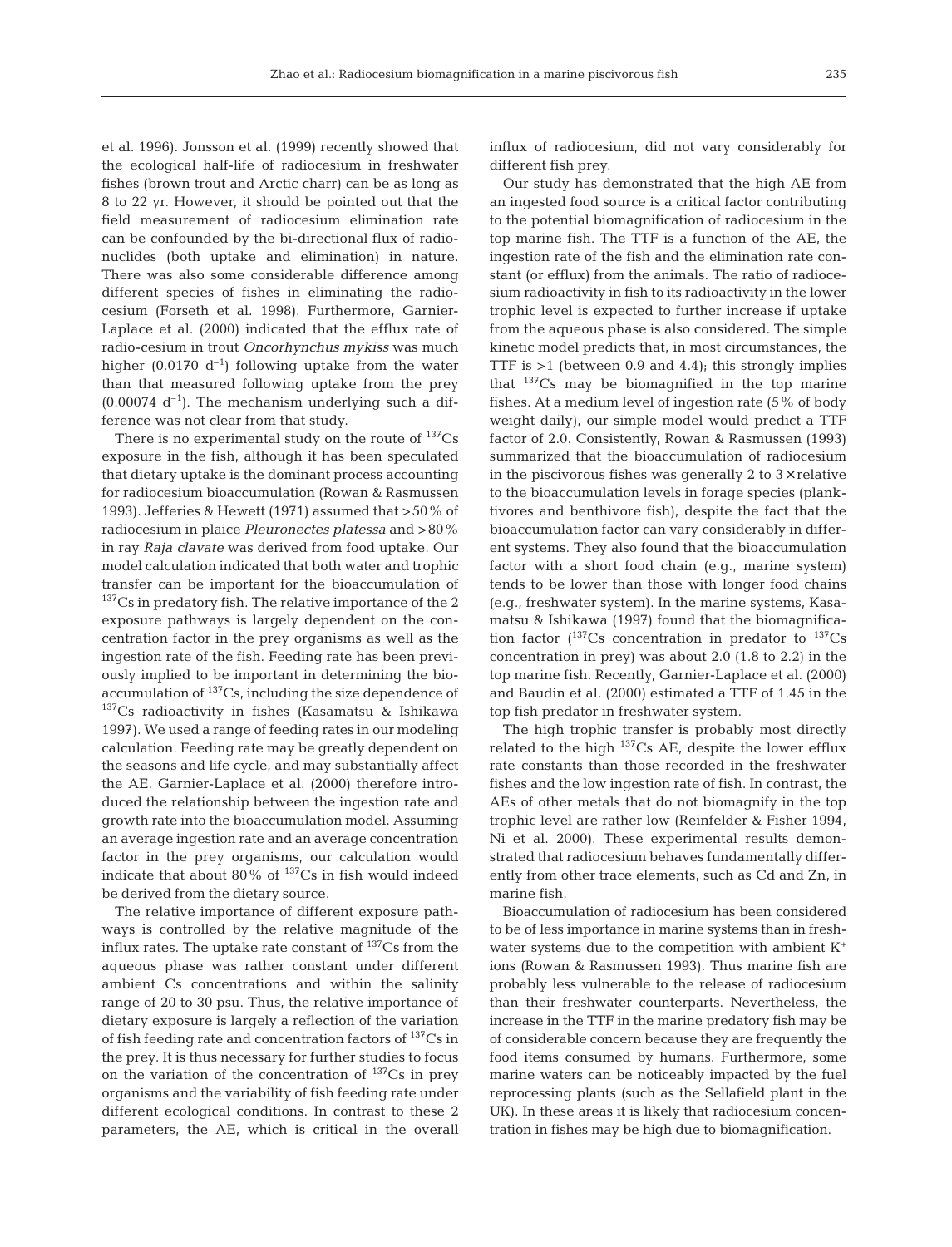Our study has therefore demonstrated that the simple kinetic model can be useful in predicting the potential biomagnification in marine food chains. Biomagnification of trace elements has to date been shown only for Hg and Cs. Recently, our study on a marine benthic food chain (phytoplankton to bivalves to gastropod) also indicated that the trophic transfer factor of radiocesium increases with increasing trophic levels and is close to 1 in the top predator (gastropods) (Wang et al. 2000). Biomagnification of  $137$ Cs in top benthic food chain may potentially be likely when the sediment constitutes an important food source for the bivalves due to the high Cs concentration in these sediments compared with its concentration in suspended seston and phytoplankton. In mangrove snappers, the high assimilation efficiency of radiocesium from ingested prey contributes principally to the biomagnification and the significance of dietary exposure to the overall 137Cs bioaccumulation.

*Acknowledgements.* We thank the anonymous reviewers for their helpful comments on this work. This study was supported by a Competitive Earmarked Research Grant from the Hong Kong Research Grant Council to I.-H. Ni and W.-X.W. (HKUST6108/00M), and a grant from the Centre for Coastal Pollution and Conservation, City University of Hong Kong to K.N.Y. and P.K.S.L. (RCP 9360017).

#### LITERATURE CITED

- Baudin JP, Adam C, Garnier-Laplace J (2000) Dietary uptake, retention and tissue distribution of  $54$ Mn,  $60$ Co and  $137$ Cs in the rainbow trout (*Oncorhynchus mikiss* Walbaum). Water Res 34:2869–2878
- Blust R, Kockelbergh E, Baillieul M (1992) Effect of salinity on the uptake of cadmium by the brine shrimp *Artemia franciscana*. Mar Ecol Prog Ser 84:245–254
- Bruland KW (1983) Trace elements in seawater. In: Riley JP, Chester R (eds) Chemical oceanography, Vol 8. Academic Press, London, p 157–220
- Cocchio LA, Rodgers DW, Beamish FWH (1995) Effects of water chemistry and temperature on radiocesium dynamics in rainbow-trout, *Oncorhynchus mykiss*. Can J Fish Aquat Sci 52:607–613
- Fisher NS, Fowler SW, Boisson F, Carroll J, Rissanen K, Salbu B, Sazykina T. Sioeblom KL (1999) Radionuclide bioconcentration factors and sediment partition coefficients in arctic sea subject to contamination from dumped nuclear wastes. Environ Sci Technol 33:1979–1982
- Forseth T, Ugedal O, Jonsson B, Langel A, Njastaad O (1991) Radiocaesium turnover in arctic charr (*Salvelinus aplinus*) and brown trout (*Salmo trutta*) in a Norwegian lake. J Appl Ecol 28:1053–1067
- Forseth T, Jonsson B, Naeumann R, Ugedal O (1992) Radioisotope method for estimating food consumption by brown trout (*Salmo trutta*). Can J Fish Aquat Sci 49: 1328–1335
- Forseth T, Ugedal O, Naesje TF, Jonsson B (1998) Radiocesium elimination in fish: variation among and within species. J Appl Ecol 35:847–856 Garnier-Laplace J, Adam C, Baudin JP (2000) Experimental
- kinetic rates of food-chain and waterborne radionuclide transfer to freshwater fish: a basis for the construction of

fish contamination charts. Arch Environ Contam Toxicol 39:133–144

- Hewett CJ, Jeffries DF (1978) The accumulation of radioactive caesium from food by the plaice (*Pleuronectes platessa*) and the brown trout (*Salmo trutta*). J Fish Biol 13: 143–153
- Jeffries DF, Hewett CJ (1971) The accumulation and excretion of radioactive caesium by the plaice (*Pleuronectes platessa*) and the thornback ray (*Raia clavate*). J Mar Biol Assoc UK 51:411–422
- Jobling M (1994) Fish bioenergetics. Chapman & Hall, London
- Jonsson B, Forseth T, Ugedal O (1999) Chernobyl radioactivity persists in fish. Nature 400:417–418
- Kasamatsu F, Ishikawa Y (1997) Natural variation of radionuclide 137Cs concentration in marine organisms with special reference to the effect of food habits and trophic level. Mar Ecol Prog Ser 160:109–120
- Ke C, Yu KN, Lam PKS, Wang WX (2000) Uptake and depuration of cesium in the green mussel, *Perna viridis*. Mar Biol 137:567–575
- Kolehmainen SE (1972) The balance of  $^{137}Cs$ , stable cesium and potassium of bluegill (*Lepomis macrochirus* Raf.) and other fish in White Oak Lake. Health Phys 23:301–315
- Mount ME, Sheaffer MK, Abbot DT (1994) Estimated inventory of radionuclides in former Soviet Union naval reactors dumped in the Kara Sea. Arctic Res US 8:160–178
- Ni IH, Wang WX, Tam YK (2000) The transfer of Cd, Cr, and Zn from zooplankton prey to mudskipper (*Periophthalmus cantonensis)* and glassy (*Ambassis urotaenia*) fishes. Mar Ecol Prog Ser 194:203–210
- Park PK, Kester DR, Duedall IW, Ketchum BH (1983) Radioactive waste and the ocean: an overview. In: Park PK, Kester DR, Duedall IW, Ketchum BH (eds) Wastes in the ocean. Vol 3, Radioactive wastes and the ocean. John Wiley, New York, p 3–46
- Pentreath RJ (1977) Radionuclides in marine fish. Oceanogr Mar Biol Annu Rev 15:365–460
- Peters EL, Newman MC (1999)  $^{137}$ Cs elimination by chronically contaminated largemouth bass (*Micropterus salmoides*). Health Phys 76:260–268
- Reinfelder JR, Fisher NS (1994) Retention of elements absorbed by juvenile fish (*Menidia menidia*, *Menidia beryllina*) from zooplankon prey. Limnol Oceanogr 39:1783–1789
- Reinfelder JR, Fisher NS, Luoma SN, Nichols JW, Wang WX (1998) Trace element trophic transfer in aquatic organisms: a critique of the kinetic model approach. Sci Total Environ 219:117–135
- Rowan DJ, Rasmussen JB (1993) Bioaccumulation of radiocesium by fish: the influence of physicochemical factors and trophic structure. Can J Fish Aquat Sci 51:2388–2410
- Rowan DJ, Rasmussen JB (1995) The elimination of radiocaesium from fish. J Appl Ecol 32:739–744
- Tanasichuk RW, Ware DM, Shaw W, McFarlane GA (1991) Variations in diet, daily ration, and feeding periodicity of pacific hake (*Merluccius productus*) and spiny dogfish (*Squalus acanthias*) off the lower west coast of Vancouver Island. Can J Fish Aquat Sci 48:2118–2128
- Thomann RV (1981) Equilibrium model of fate of microcontaminants in diverse aquatic food chains. Can J Fish Aquat Sci 38:280–296
- Twining JR, Ferris JM, Markich SJ (1996) Bioaccumulation of <sup>137</sup>Cs and <sup>85</sup>Sr by an Australian sub-tropical freshwater teleost (*Bidyanus bidyanus*). Sci Total Environ 192:245–257
- Ugedal O, Jonsson B, Njastad O, Naeumann R (1992) Effects of temperature and body size on radiocesium retention in brown trot, *Salmo trutta*. Freshw Biol 28:165–171